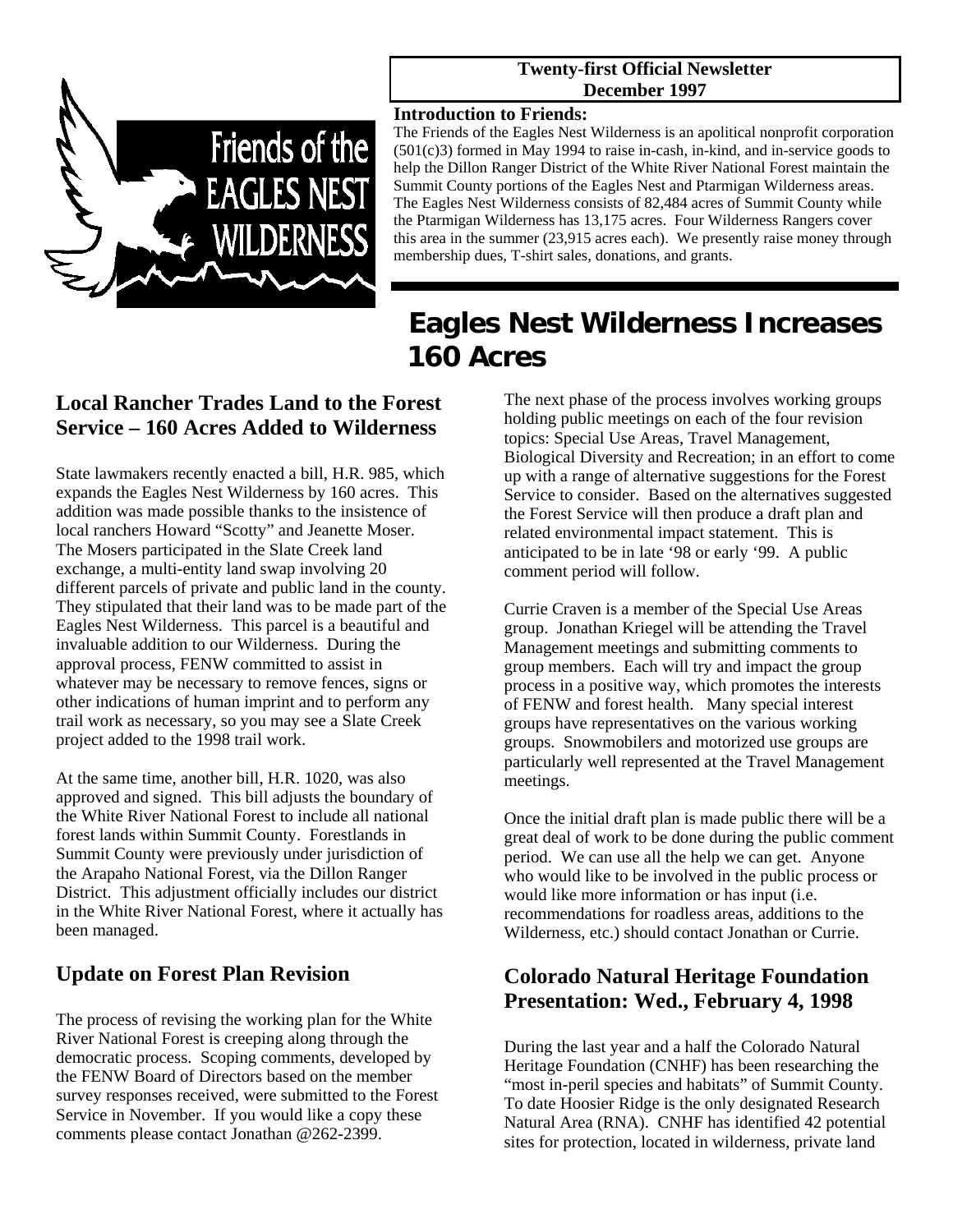and open space. On Feb  $4<sup>th</sup>$ , the CNHF will present its findings and recommendations to protect the biodiversity of these areas at 7:30pm at the County Commons in Frisco, Buffalo Mountain Room. FENW will then relay these recommendations to the Forest Service via the Special Use Areas work group. For more information call Todd Robertson at the Summit County Open Space & Trails at 668-4061.

## **Help the Forest Service by Reporting Winter Problems**

This winter as you are enjoying the Wilderness recreation, you can be of great help to the Forest Service by reporting any problems that you encounter. For example, it would be greatly appreciated if you report any blow down areas, trails with hazards, and violations such as snowmobiles in the Wilderness to the Forest Service. Call any of the Board members or Tom Healy, Enforcement Officer at the Dillon Ranger District at 468-5400, ext. 3491.

#### **Interpretive Display is Ready for Viewing**

The Wilderness Interpretive Display is assembled and now on exhibit at the Dillon Ranger Station in Silverthorne. The presentation is impressive and the content very informative. Thanks to the hard efforts of the designer, Todd Parker, and John Taylor. This display was made possible by the generosity of Big Horn Lumber, The Town of Silverthorne and the CMC Foundation. Drop by and have a look! There will be a dedication ceremony sometime in January – watch the Summit Outdoors for details. Also, the display has 3 open areas for seasonal displays. If your school or other group that would be interested in creating a display, please let us know!

#### **Your Non-winning Lottery Tickets may be Winners for FENW**

The Colorado Lottery is offering a program that could be worth up to \$10,000 for Friends of the Eagles Nest Wilderness. Find your non-winning Lottery Scratch game tickets (any Scratch game the Colorado Lottery has ever offered) and write your name, phone number and "Friends of the Eagles Nest Wilderness on them. Then take the tickets to City Market or Safeway between December 13 and January 18 and drop them in the "Everybody Wins" collection box. On Saturday, February 14, the Lottery will select six winning tickets! Six qualified non-profit organizations listed on those tickets, as well as the individuals who submitted the tickets, will win cash prizes. So rummage through your stacks and submit those Scratch tickets with FENW listed!

#### **Welcome New Members & Renewals**

The Friends would like to welcome Chuck & Carolyn Bear, Dave Alcalay, and Anne Dal Vera. Welcome back to Jim & Sue Anthony, Beth Boyst, Jim & Jill Cunningham, Tom Jones, Jr., Dave & Jan Lace, Marilyn Repsher, Laura Rossetter, Maxine Solomon, Dennis & Edith Taratus, Judith McGreevey, Tony & Gina Bosworth, John & Pat Taylor, Ed Adams, Maryann Gaug, and John & Connie McKeague.

#### **Wanted – One Board Member**

We regret to announce that due to unforeseen circumstances, Joan Theroux will be leaving the FENW Board of Directors. Joan's talents and contributions to the FENW Board will certainly be missed. Anyone who is interested in joining the Board, please call Currie Craven at 453-9056 or John Taylor at 262-5940

#### **Update on Grant Proposals**

FENW has been busy submitting Grant Proposals, which could bring up to \$16,486 for our group. If we receive the requested \$8,986 from the three Summit County towns and the Summit Foundation, we will procure and install 8 portal signs, 5 bulletin board signs, 12 junction signs and 14 registration boxes in 1998. We will also be able to procure a few extra of the above as replacements. We will also obtain the interpretive posters for the bulletin boards. Receipt of this funding will probably conclude our signage needs for now. We have already been granted \$500 from the Town of Silverthorne for 1998.

In addition, we have requested \$7,500 from State Trails/GOCO. This grant will provide materials and 2-3 weeks of the Rocky Mountain Youth Corps to fix a badly decayed puncheon bridge on the Gore Range Trail at Squaw Creek. We are receiving a lot of very appreciated community support from Mt.Powell and Brush Creek Ranches, Eddie Bears, Wal-Mart, L.G. Everist, and Big Horn Lumber.

The bottom line is that with the above funding and our three planned trail projects, we need lots of volunteer help this coming summer. Hopefully everyone will be able to help on at least one project, either installation or trail work. Please get your friends to join us too.

#### **A Busy 1998 Ahead – HELP NEEDED!!!**

During the fall of 1997 the Friends together with the Forest Service made a preliminary inspection of a number of areas in the field in preparation for 1998. We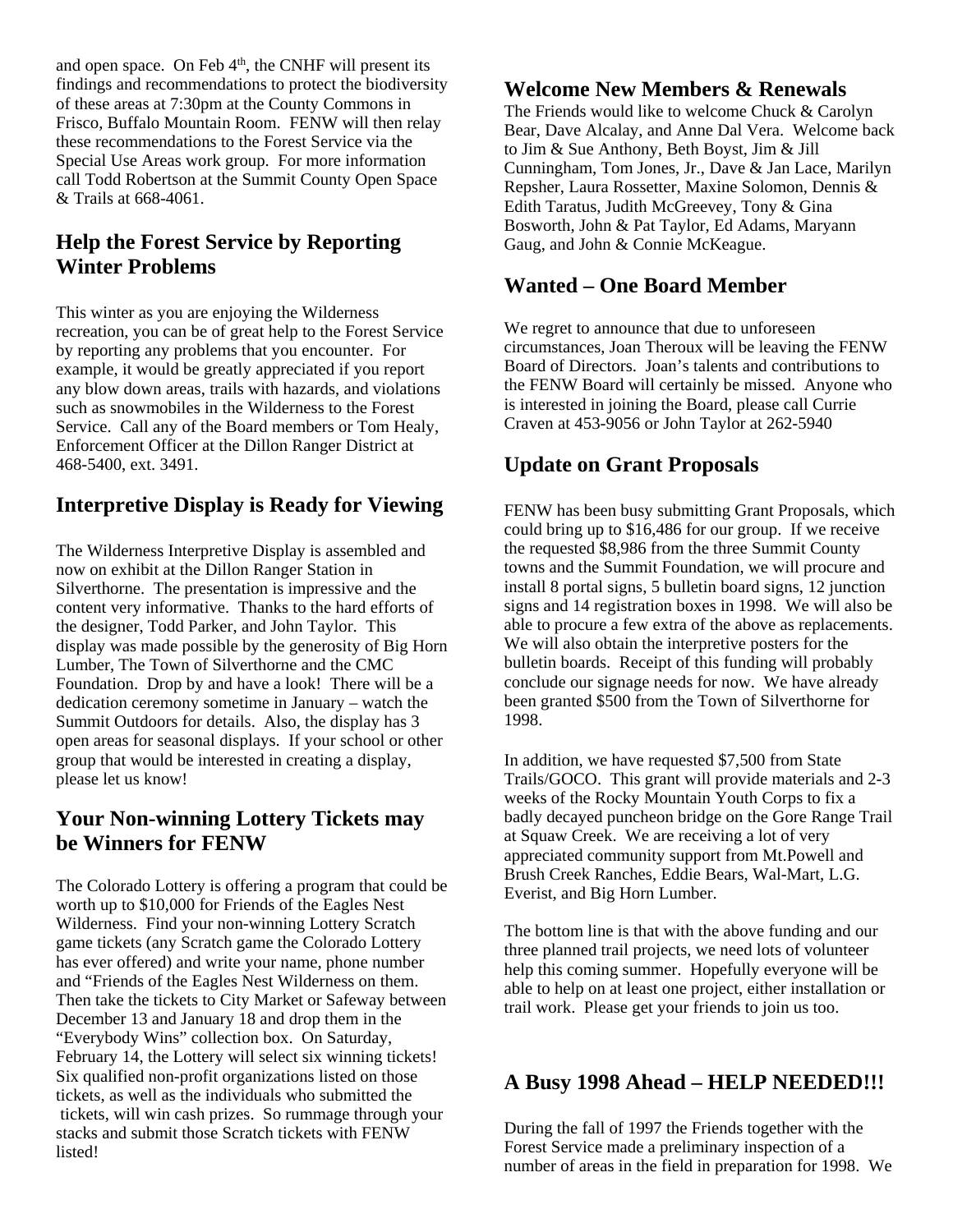hiked into Boulder Lake, Wheeler Lakes area, up Buffalo Mountain and the trail down to Mesa Cortina as well as the north end of the Gore Range Trail.

Following this, grant writing began in earnest to apply for moneys to finish projects in process, as well as kick off a number of new needed programs. (See Update on Grant Proposals).

If we are successful with the State Trails Grant we will construct approximately 100 feet of replacement cedar corduroy and turnpike in the Squaw Creek Bog area. The current bridging has rotted away and urgently needs replacement for obvious safety reasons. We hope to employ the Rocky Mountain Youth Corps from Steamboat Springs, which did such a wonderful job for us in 1997 in the Middle Willow and Rock Creek areas of the Gore Range Trail.

1998 should wrap up our Wilderness Portal Sign Program, bringing the total to 18 in place. We want to initiate the replacement and addition of new junction signs in key areas in the wilderness where confusion is often the case. New Bulletin Boards are in the plan for areas currently without. New "friendly" trailhead registration boxes will be installed which we hope to use to supplement our social monitoring program.

The Friends will be counted on heavily to implement these programs. We could conceivably have a chairman for each sign program as well as the registration boxes. Don't be shy, call John Taylor at 262-5940. All tools and materials are provided.

Trail Projects for 1998 will include a revisit to the Wheeler Lakes trail where we accomplished a great deal in 1997, Boulder Lake where we have a hill side erosion project, and potentially a trip to the beautiful Slate Creek area where we have added land to the Wilderness with the land exchange. This is one of the most beautiful areas in the Gore and could possibly be an overnight outing. We would also like to kick off a general trail maintenance program to get ahead and prevent erosion and trail degradation problems as well as introduce members to areas where they may not have hiked before.

The Buffalo Mountain area needs work, but the Forest Service needs to first make preparatory studies before we can kick off improvements. We hope to have this on the agenda for 1999. For those of you that have brought this to our attention, we agree.

All of the efforts of the Friends is dependent on our Membership. Lets each of us recruit a new member and have a fun and rewarding 1998.

| <b>Friends of the Eagles Nest Wilderness Membership Form</b>                                                                                                                                                                                                                                                                                                                                                        |                                   |
|---------------------------------------------------------------------------------------------------------------------------------------------------------------------------------------------------------------------------------------------------------------------------------------------------------------------------------------------------------------------------------------------------------------------|-----------------------------------|
| Yes! I want to join Friends and help preserve Summit County Wilderness. Sign me up at the:                                                                                                                                                                                                                                                                                                                          |                                   |
| Trailhead Level (Individual, lower-income, \$10 per year)<br>Buffalo Mountain Level (Individual, \$20 per year)<br>__________ Cataract Lake Level (Family, \$30 per year)<br>Red Buffalo Pass Level (Small business and civic organizations, \$50 per year)<br>Eagles Nest Level (Corporations and governmental entities, \$100 per year)<br>Mount Powell Level (Truly generous folks and entities, \$500 per year) |                                   |
|                                                                                                                                                                                                                                                                                                                                                                                                                     | Mailing                           |
|                                                                                                                                                                                                                                                                                                                                                                                                                     | Name: Address: Address:           |
|                                                                                                                                                                                                                                                                                                                                                                                                                     |                                   |
|                                                                                                                                                                                                                                                                                                                                                                                                                     |                                   |
| Please mail your membership form to: Friends of the Eagles Nest Wilderness, P.O. Box 4504, Frisco, CO 80443. Or call<br>$(970)$ 468-6219 or $(970)$ 262-0918 for more information.                                                                                                                                                                                                                                  |                                   |
|                                                                                                                                                                                                                                                                                                                                                                                                                     | Our Thanks for a Successful 1997- |

To our contributors and members – we couldn't have done it without you. 973 hours of on-trail volunteerism completed a lot of badly needed trail improvements, bridge and rock ford water crossings